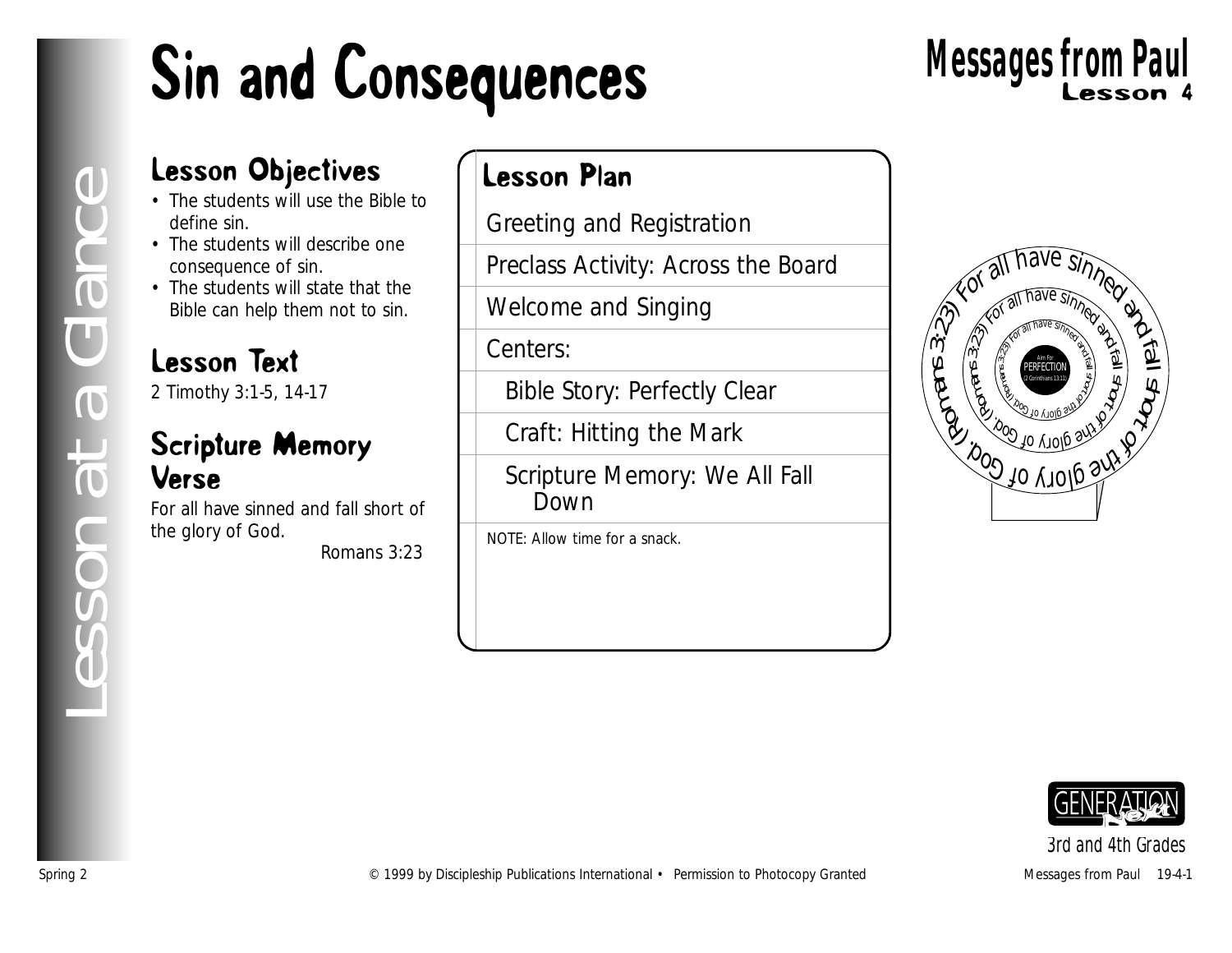# Sin and Consequences Lesson 4 **Messages from Paul P**

#### Across the Board

The students will preview today's lesson as they create an acrostic using scriptures about sin.

#### **Materials**

*For each student:*

- pencil
- *Reproducible Pages:*
- Page A, 1 copy for each student

#### Preparation

Complete the activity on your copy of Reproducible Page A.

#### **Instructions**

- 1. Greet the students as they arrive. Tell them that in today's lesson they will be learning about Paul's messages about sin and its consequences. Explain that in today's Preclass Activity they will do an acrostic using key words from the Bible Story.
- 2. Distribute the copies of Reproducible Page A and pencils. Encourage the students to work with a partner or small group.
- 3. Circulate among the students to offer help and encouragement.
- 4. For students who finish early they can choose a different word to do another acrostic.

#### Teacher Tips

• Encourage the students to be creative in their thoughts.





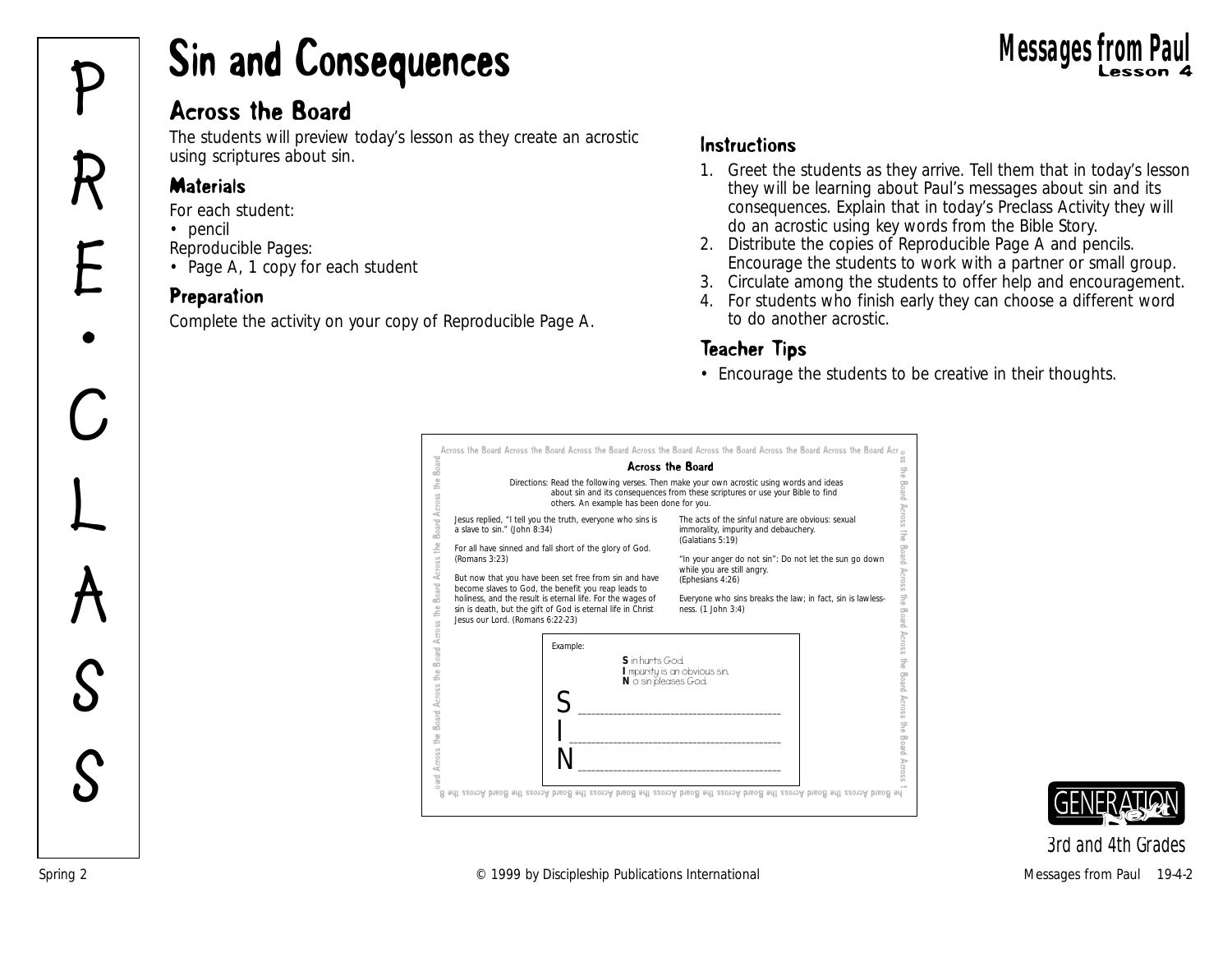

## **Sin and Consequences** Messages from Paul Ressages from Paul Bessier 4

#### Perfectly Clear

The students will learn what the Bible says about sin as they consider its consequences and solutions.

#### **Materials**

*For each student:*

- pencil
- paper

*For the teacher:*

- eyedropper (or infant medicine dropper)
- 1 small jar (suggest baby food) and top
- large glass or clear plastic cup
- cold water
- 3 tablespoons vinegar

#### Preparation

- 1. Place the vinegar in the small jar and seal.
- 2. Practice presenting this Bible Story with energy and intensity.

#### Introducing the Bible Story

Open your Bible to 2 Timothy 3. Tell the students that Paul wrote several letters in which he taught about sin and its consequences.

Tell the students that sin is a topic that is very misunderstood by people today, but it is also a topic that is very serious to God.

- *What do you think sin is?*
- If you could write a definition for sin, what would it be? Distribute the pencils and paper and have the students write their definitions for sin. Collect and read them to the group without names.
- *How do you think God feels about sin? Why?*
- *How do you feel about sin?*

Tell the students that the Bible teaches us about sin because it is very important for us to understand. Explain that you are going to give them a demonstration of what sin does to a person's life.

Show the students the glass and water you brought. Pour the water into the glass and ask the students if they would like a drink of this water. (Do NOT give them any to drink.) Tell them that fresh water is so refreshing and good to drink when we are thirsty.

Now bring out the jar and eye dropper. Tell the students that you have a "secret liquid" in this jar and you are going to put it in the water. Pass the sealed jar around to the students to look at.

Then take the dropper and put one dropper full of the vinegar in the glass of water. Do NOT tell the students that it is vinegar. Ask the students who would like a drink of this water? Why or why not? Point out that you only put a little tiny bit of the secret liquid in the water, it should not make such a big difference.

- *How would you feel if I told you that I just put in a dropper full of something that was poisonous? Would you want to drink it? Why or why not?*
- *Would you give this drink to someone you love? Why or why not?*
- *How would you feel if I told you that I just put in a dropperful of a serum from a deadly disease?*
- *Would you want to drink it? Why or why not?*
- *• Would you give this drink to someone you love? Why or why not?* Tell the students that God created us to be like the glass of

water—clean and pure and free from sin. *God wants us to be full of pure, good things so that we can be joyful and refresh others. Sin is like the secret liquid in this jar. It can look harmless—just like water but it can be deadly and poisonous. It only takes a tiny little bit to change a person's life, just like a drop of this secret liquid could change the whole glass of water.* (Reassure the students that you do not have poison or a deadly serum in the jar.)

#### Presenting the Bible Story

Tell the students to open their Bibles to 2 Timothy 3:1-5 and have them follow along as you read. When you are finished reading, explain that you will ask the students to name some things in this passage.

*But mark this: There will be terrible times in the last days. People will be lovers of themselves, lovers of money, boastful, proud, abusive, disobedient to their parents, ungrateful, unholy, without love, unforgiving, slanderous, without self-control, brutal, not lovers of the good, treacherous, rash, conceited, lovers of pleasure rather than lovers of God—having a form of godliness but denying its power. Have nothing to do with them.* 

*(2 Timothy 3:1-5)*

• *Paul says that there will be "terrible times in the last days." What are some things that Paul described?* For each answer, take

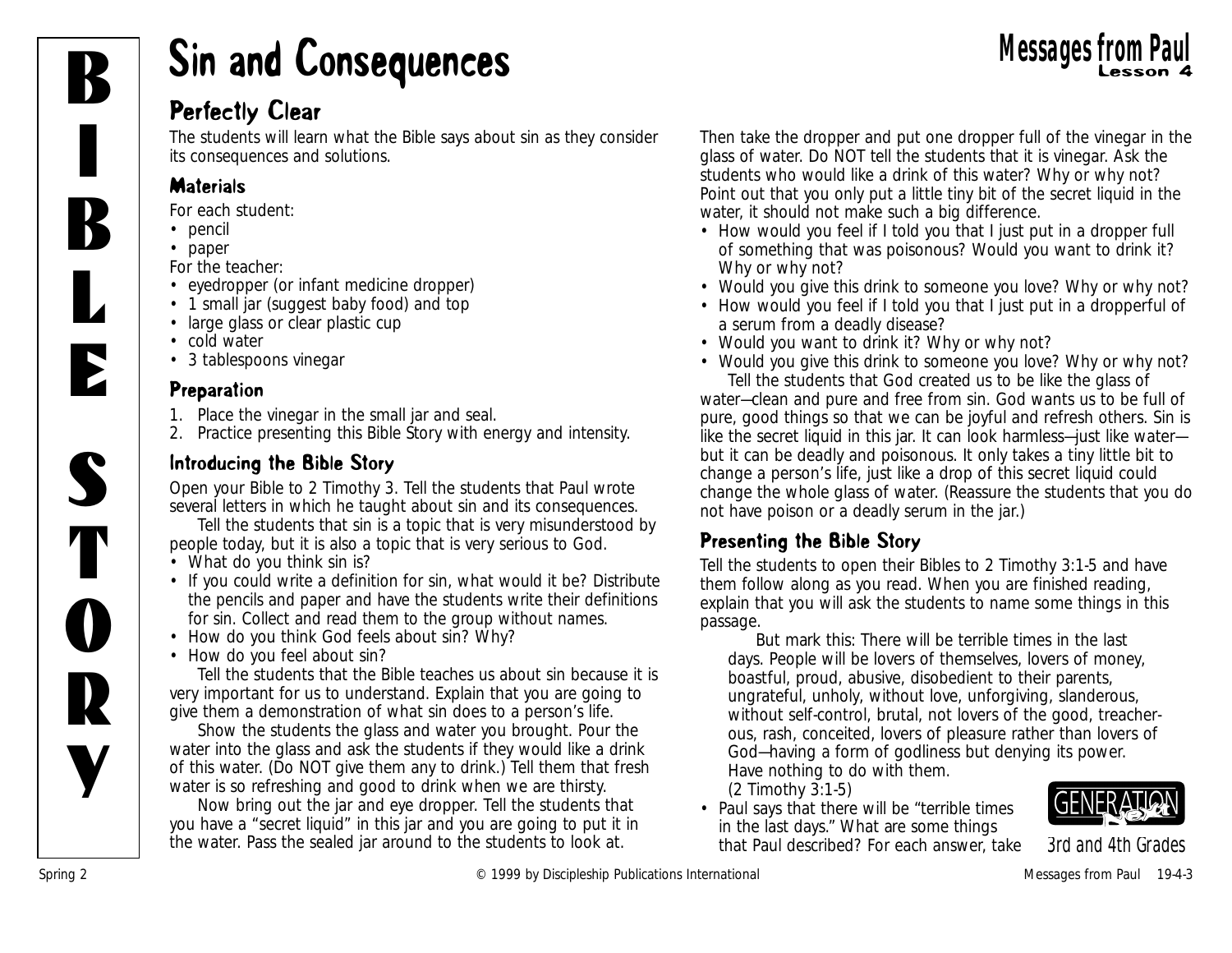### B **Sin and Consequences** Messages from Paul

out the dropper and put another dropper of vinegar into the glass of water. Ask the students how they feel about the water now that you have added more of this secret liquid.

• *What do you think would happen if you drank this water now?* (Take responses.) *If it were a poison, what could happen?* (sickness, possible death or permanent injury) *The Bible teaches that what happens to a person when he sins is very serious. It can cause a person to be very unhappy or even sick. It can cause a person to feel really bad and pull away from friends. It can cause a person to lose their faith and relationship with God.* NOTE: Tell the students that your "secret liquid" is vinegar and would not cause any actual harm to them.

*Paul wanted the disciples to understand the seriousness and dangers of sin. He also wanted them to understand how they could deal with sin and get rid of it. Just as a sick person goes to the doctor, a person who is in sin can go to a disciple who is very strong in his faith. And just as the doctor uses his instruments to help a sick person, disciples use the Bible to help people deal with sin.* Tell the students to listen carefully as you read the end of 2 Timothy 3:14-17. Tell them to listen for how the Bible, also called the "holy Scriptures," is useful and what it can make them wise for.

*But as for you, continue in what you have learned and have become convinced of, because you know those from whom you learned it, and how from infancy you have known the holy Scriptures, which are able to make you wise for salvation through faith in Christ Jesus. All Scripture is God-breathed and is useful for teaching, rebuking, correcting and training in righteousness, so that the man of God may be thoroughly equipped for every good work.* 

*Paul wanted Timothy and all the disciples to understand that no matter how much other people in the world sin, they could still live godly and faithful lives. He wanted them to see that the Scripture also called the Bible—could help them do what pleases God and be saved from the dangers of sin.*

#### Sharing with Others

Ask the students what they have learned about sin today. Have the students write a new definition of sin using what they have heard and learned today from the Bible. Collect and read them to the group without names. Encourage them that God has provided them with the greatest weapon against sin—the Bible—to help them learn how to stay away from it. Encourage them that even though we will all sin, God will still love us and help us to please him. Ask them to think of someone they know that they can share today's Bible Story with. Close with a prayer for the students to understand the dangers of sin and the power of the Bible to help them avoid sin.

#### Teacher Tips

- Do not use any substance that could cause harm to the students for the demonstration. If vinegar is not available, use salt water or just plain water in the jar.
- Be careful to be truthful to the students. Do not say that your liquid is actually something poisonous or harmful, simply ask how they would feel if you told them that it were.
- As always, be sensitive to new or visiting students who are unfamiliar, or may be uncomfortable, with this topic.

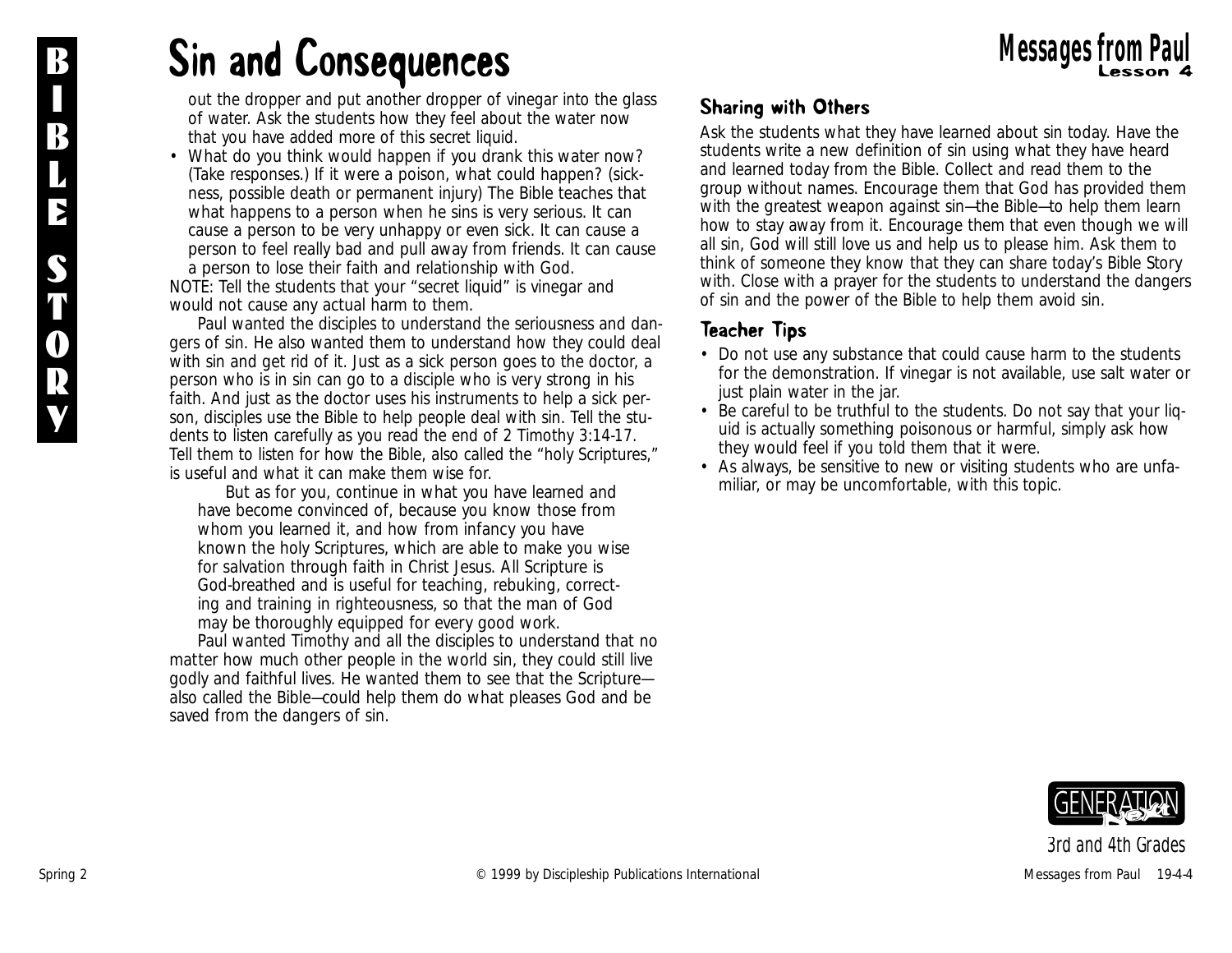### Sin and Consequences

#### Hitting the Mark

The students will create targets helping them visualize that sin is missing the mark of Jesus.

#### **Materials**

C

R

A

 $\mathbf{F}$ 

T

*For each student:*

- poster board, 3" x 12"
- 1 piece of construction paper, 9" x 12"
- glue stick
- crayons
- scissors

*For the teacher:*

- ruler
- scissors
- invisible tape

*Reproducible Pages:*

• Page B, 1 copy for each student

#### **Preparation**

- 1. Create a target stand for each student as follows:
	- A. Cut a 3" x 12" strip of poster board for each student.
	- B. Fold the strip into three equal sections, forming an equilateral triangle.
	- C. Tape the ends together. See Figure A.
- 2. Make a sample craft to show the students.

#### **Instructions**

- 1. Introduce today's activity: *In today's lesson, you are learning about Paul's message to the churches about sin. Show the students your sample. Today you will make a target like mine.*
- 2. Have the students make the targets, as follows:
	- A. Distribute the scissors, crayons, glue sticks, construction paper and the copies of Reproducible Page B. Have the students glue their copies of Reproducible Page B to their piece of construction paper. See Figure B.
	- B. Have the students color their targets and then cut them out.
- 3. Distribute the target stands you prepared. Have the students cover the upper 2/3 of one side of the stand with glue, as shown in Figure C. Have them align and glue their targets to the stand. See Figure D.
- 4. Make sure the students write their names on their stands.

#### Conclusion

Ask the students how it makes them feel to know that they can aim to be like Jesus. Close with a prayer asking God to help the students stay focused on being like Jesus.

#### Teacher Tips

• Have the students color their stands if time permits.





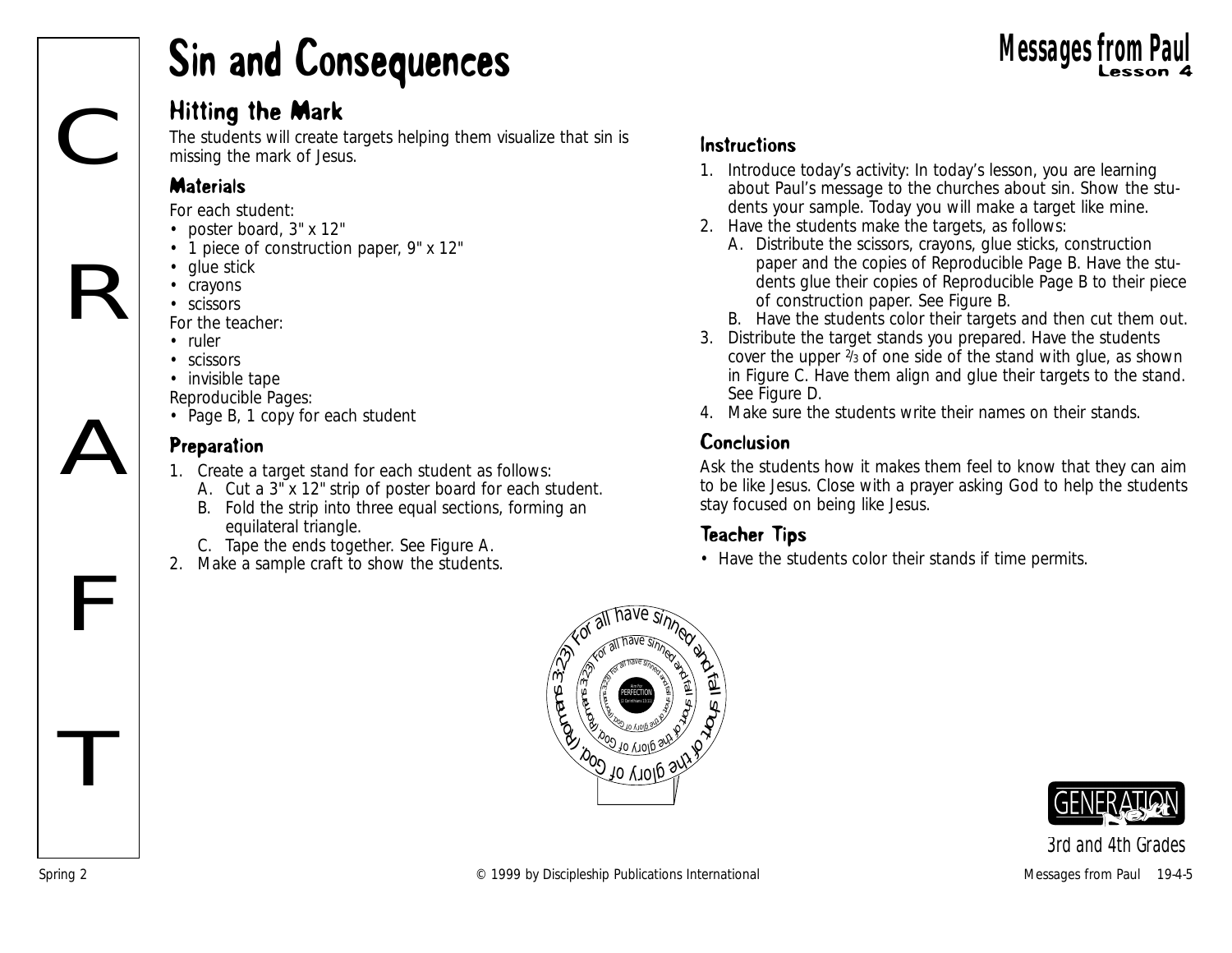

**GENERA**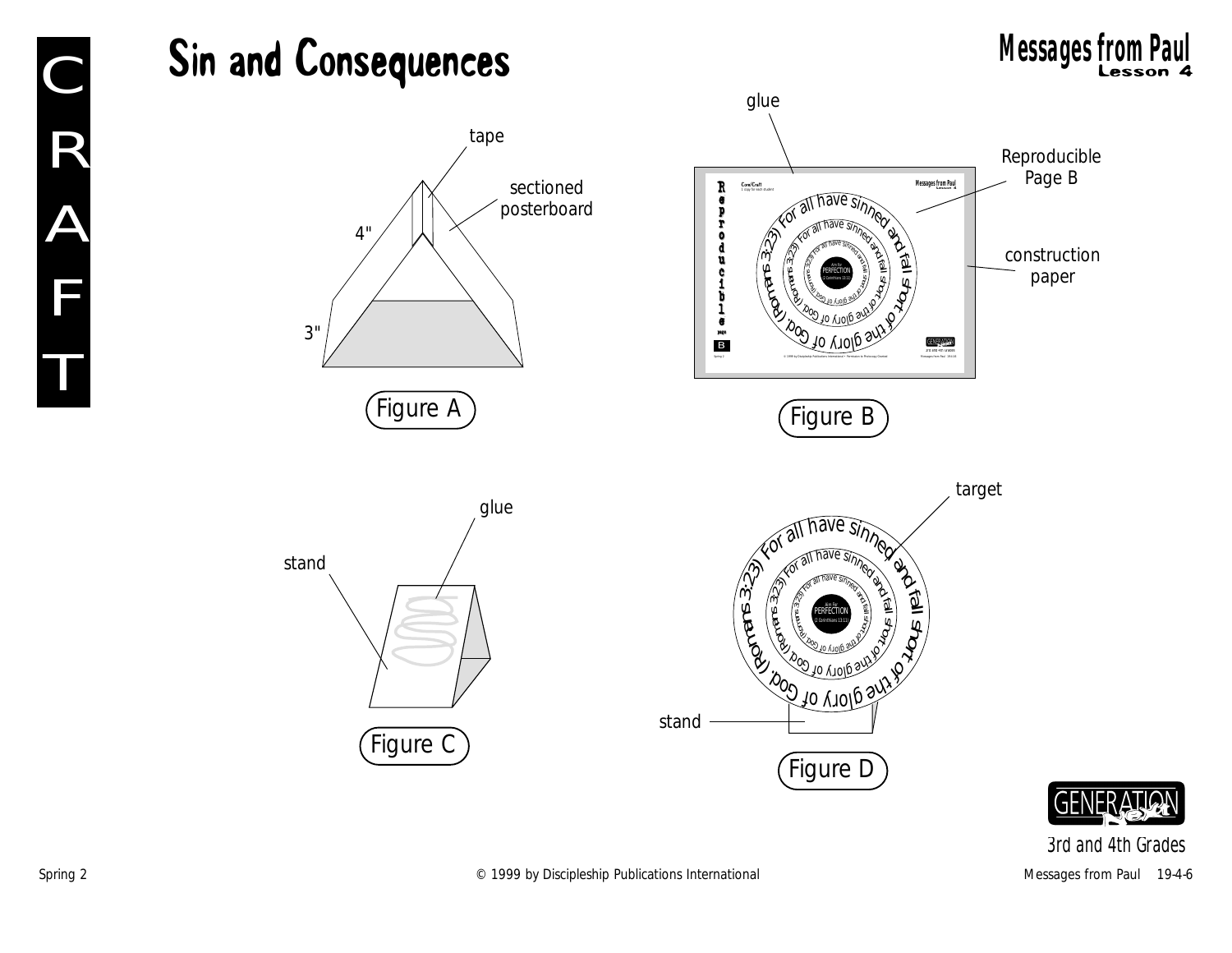

### Sin and Consequences **Example 1998** Messages from Paul Messages from Paul

#### We All Fall Down

The students will learn and memorize today's Scripture Memory Verse as they do this group activity.

#### Scripture Memory Verse

For all have sinned and fall short of the glory of God. *Romans 3:23*

#### **Materials**

No additional materials are needed.

#### Preparation

Practice leading this activity.

#### Instructions

- 1. Introduce today's activity: *In today's lesson, you are learning about Paul's message to the churches about sin. In several of Paul's letters, he explained the seriousness of sin and its consequences. Paul told the disciples that everyone has sinned and fallen short of the glory—or perfection—of God. The word sin comes from another word that means "to miss the mark." When we sin, we miss the mark of being like God. In your Scripture Memory Verse, you will learn what Paul said about sin.*
- 2. Show the students the Scripture Memory Verse on the back of this Lesson Card. Say it to them three times as they follow along. Ask them to say it together with you three more times. Ask for volunteers to say it together with you to the group.
- 3. Have the students stand in a circle. Lead them in saying the Scripture Memory Verse together three more times.
- 4. Choose a student to begin by saying the first word of the verse, followed by the next student saying the next word of the verse and so on until the verse is completed. Choose another student to begin this exercise again, going in the opposite direction.
- 5. Have the students repeat the exercise, only this time, the student who says "fall" will "fall" or sit on the ground until the verse is finished. Do this three more times, changing directions each time.
- 6. Have the students put their arms around each other and say the verse all together as they walk in a circle, similar to "Ring Around the Rosie." When they get to the word "fall" have them all sit down on the ground and finish saying the verse. Repeat this three times, changing directions each time.
- 7. Have the students sit down in a circle. Ask for volunteers to stand and say the verse alone or with a partner from memory.

#### Conclusion

Ask the students if they can think of a time when they disobeyed a parent or teacher, or just did not do something that they were supposed to do. Explain that sin is when we don't do something that we know we should, or when we do something that we know we shouldn't. Encourage the students that the Bible teaches us not to sin. Close with a prayer for the students to see the ways that they need the Bible and God's help not to sin.

#### Teacher Tips

• Make sure the students are careful when they "fall" or sit down so that no one is hurt during this exercise.

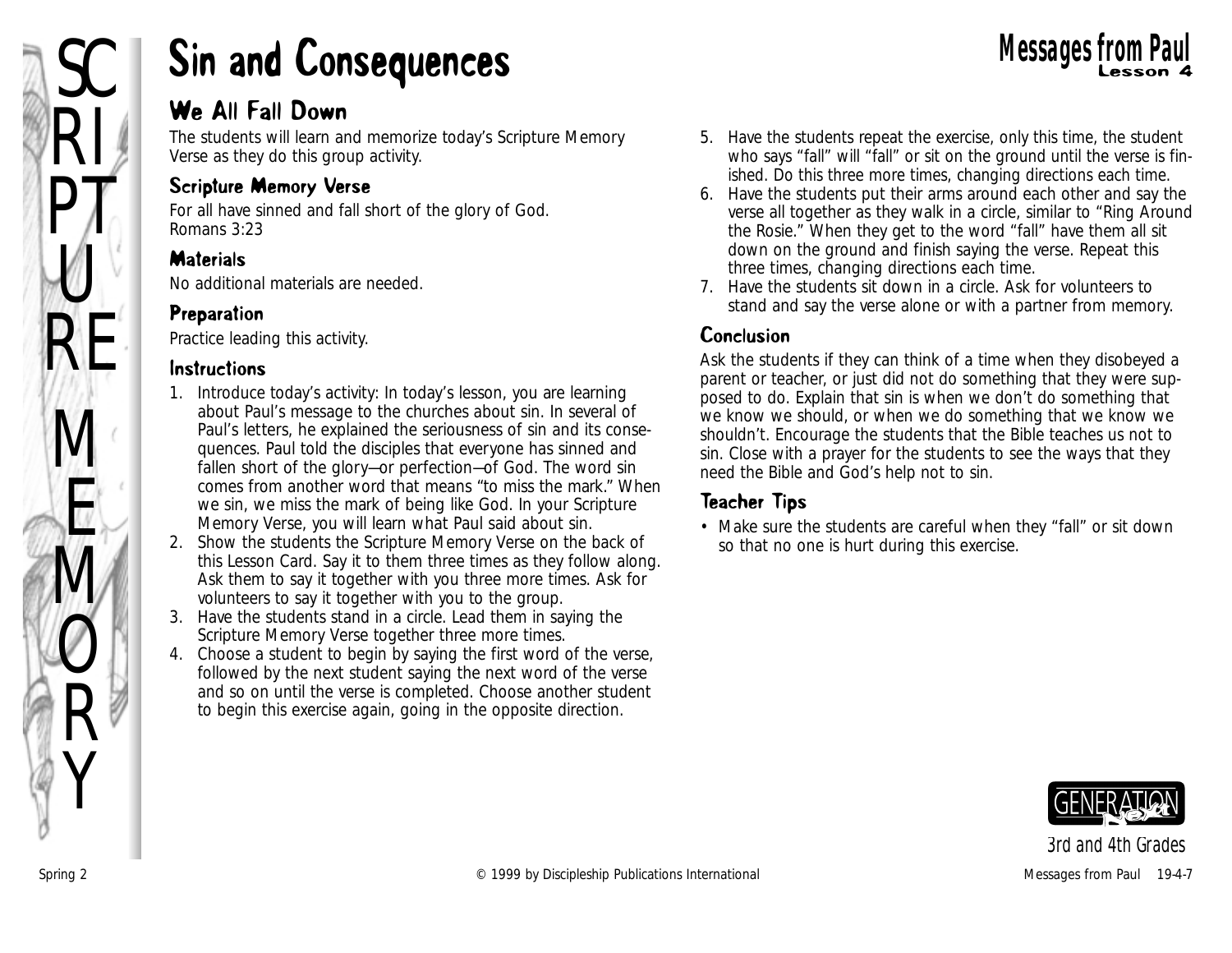Sc Sin and Consequences **Example 1998** Messages from Paul



# For all have sinned and fall short of the glory of God. Romans 3:23

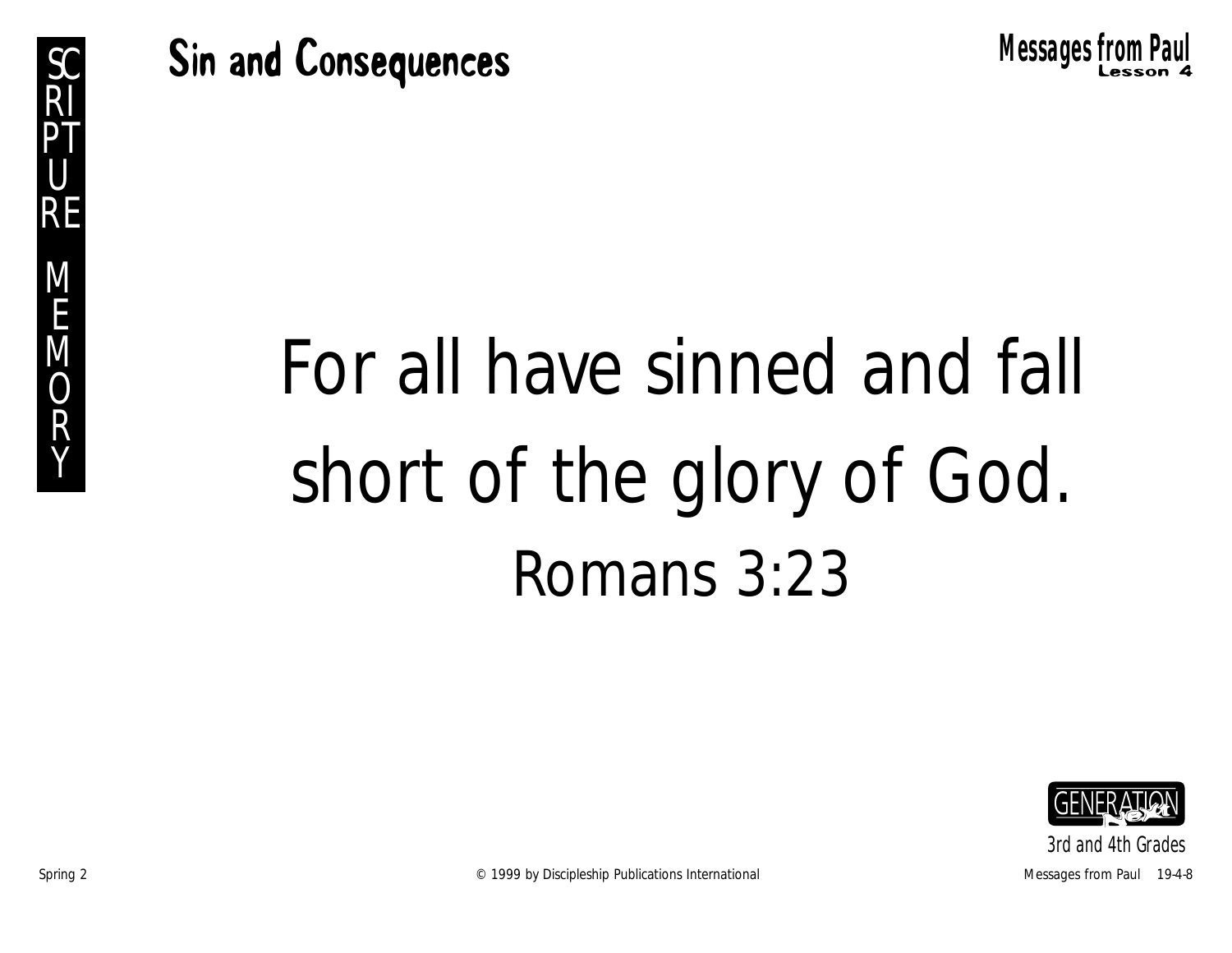### Sin and Consequences

### **Messages from Paul**

#### Lesson Objectives

- The students will use the Bible to define sin.
- The students will describe one consequence of sin.
- The students will state that the Bible can help them not to sin.

#### Lesson Text

2 Timothy 3:1-5, 14-17

#### Scripture Memory Verse

For all have sinned and fall short of the glory of God. *Romans 3:23*

#### Lesson Plan

**Lesson Objectives**<br>
• The numbers will develop the most of the most publication<br>
• The numbers from The Blue Control of the Spring Publication<br> **Lesson Test**<br> **Control of the Permission Test**<br> **Control of the Publication** Greeting and Registration Preclass Activity: Hidden Sin Welcome and Singing Centers: Life Application: Tool for Life Game: Hit or Miss Bible Skills: Defining Moments NOTE: Allow time for a snack.

#### Hidden Sin

The students will review key ideas from this week's lesson as they complete this activity.

#### **Materials**

*For each student:*

• pencil

*Reproducible Pages:*

• Page C, 1 copy for each student

#### Preparation

Complete the activity on your copy of Reproducible Page C.

#### Instructions

- 1. Greet the students as they arrive. Remind them that this week they are learning about Paul's teaching on sin and its consequences. Explain that this crossword puzzle will review ideas from this week's Bible Story in 2 Timothy 3.
- 2. Distribute the copies of Reproducible Page C and pencils. Help the students to work with a partner. Pair the students who did not hear this week's Bible Story with those who did.
- 3. Circulate among the students to offer help and encouragement. Check their answers with the Answer Key.

#### Answer Key

ACROSS: (2) money (4) slanderous (7) selfcontrol (10) unforgiving DOWN: (1) themselves (3) disobedient (5) ungrateful (6) boastful (9) proud

#### Teacher Tips

• Make sure to offer extra help to new or visiting students.

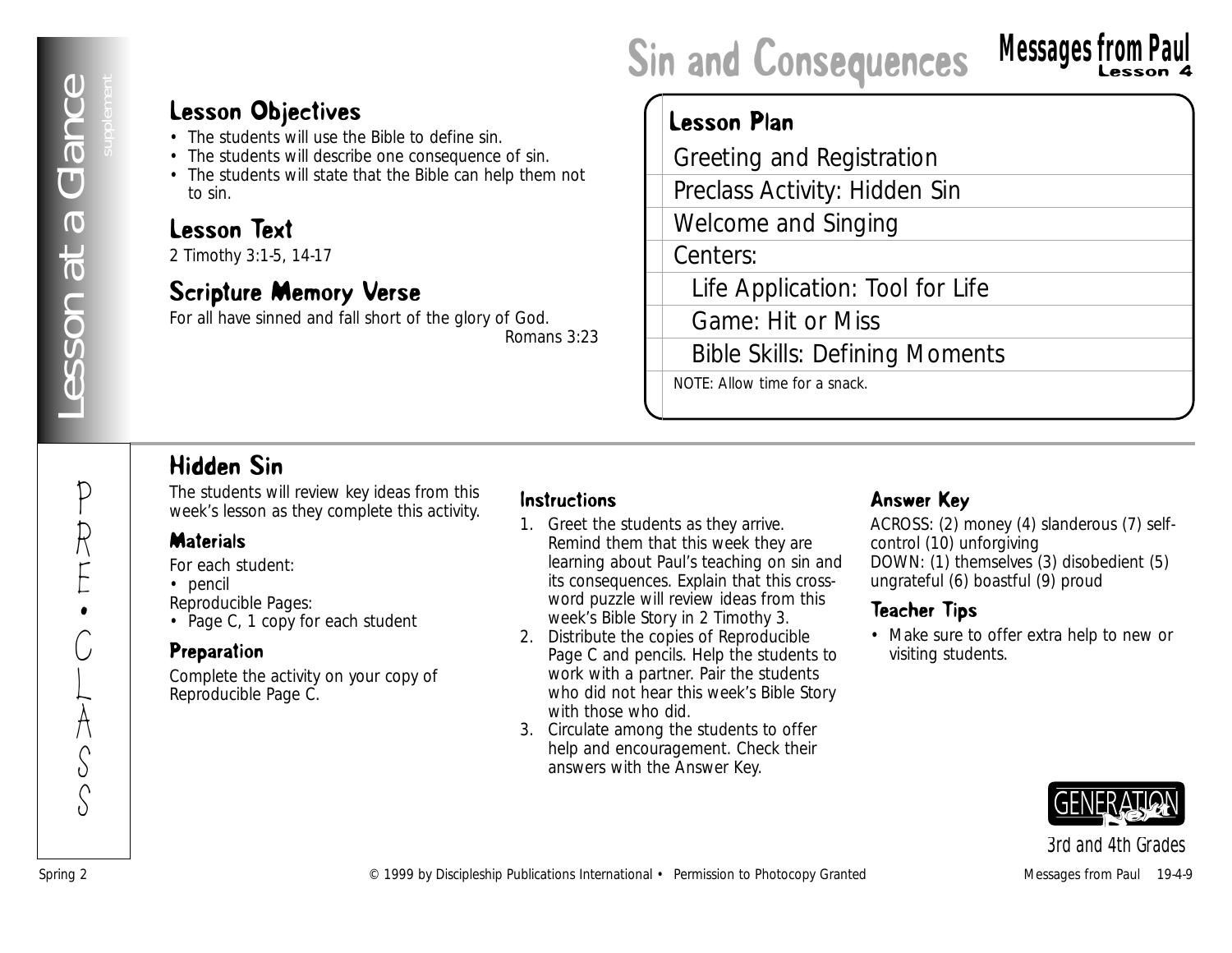L

i

f

e

 $\overline{\mathsf{A}}$ 

p

p

l

i

c

a

t

i

 $\Omega$ 

n

### supplement<br> **Sin and Consequences Messages from Paul**<br> **Sin and Consequences Messages from Paul**

#### Tool for Life

The students will review this week's Bible Story as they consider ways they can use the Bible to avoid sin.

#### **Materials**

*For each student:*

- pencil
- *Reproducible Pages:*
- Page D, 1 copy for each student

#### Preparation

- 1. Complete the activity on your copy of Reproducible Page D.
- 2. Read 2 Timothy 3 to review this week's Bible Story.
- 3. Practice leading this activity.

#### Reviewing the Bible Story

Open your Bible to 2 Timothy 3. *This week in your Bible Story you learned about Paul's message to Timothy about sin and its consequences. Paul knew that sin was a terrible and destructive thing that could destroy the lives of disciples and all people. Paul wanted to warn the disciples to see the seriousness of sin and the danger of its consequences. Paul told Timothy to continue to use the holy Scriptures to stay away from sin and to help others do the same. In our activity today, we will think about ways that the Bible can help us stay away from sin, too.* 

#### Life Application

Distribute the copies of Reproducible Page D and the pencils. Have the students open their Bibles to 2 Timothy 3. Read verses 1-5 to the students. Ask them what kinds of sins are listed in this passage. Tell them to read from verses 14-17 with you. Then, have them fill in the missing words from the passage on their copies of Reproducible Page D. Do this all together as a group until all the spaces are filled.

- *This passage says the Bible is useful. What does "useful" mean? Name some things that are useful.* (Take responses.)
- *A tool can be very useful. Name some different kinds of tools. Do you know how to operate all of these tools? What happens if you try to operate a complicated tool and you don't know how?* (injury)

• *The Bible is like a tool. What are some different tools that we can compare the Bible to?* (flashlight—shows us the right thing to; compass—tells us where to go when we have a problem; yardstick—helps us "measure" things according to God; etc.)

Divide the students into partners. Read each of the questions in the "Tool Time" section and have the students work with their partners to answer them. If time permits, have the students share their answers with the group.

#### Conclusion

Ask the students how it makes them feel to know that God has given them a tool like the Bible to help them stay away from sin. Close with a prayer thanking God for the Bible.

#### Teacher Tips

- Bring in some samples of the tools listed above (or others) to show the students.
- If possible, give each student a souvenir "tool" such as a penlight, ruler, or compass as a reminder of this lesson.

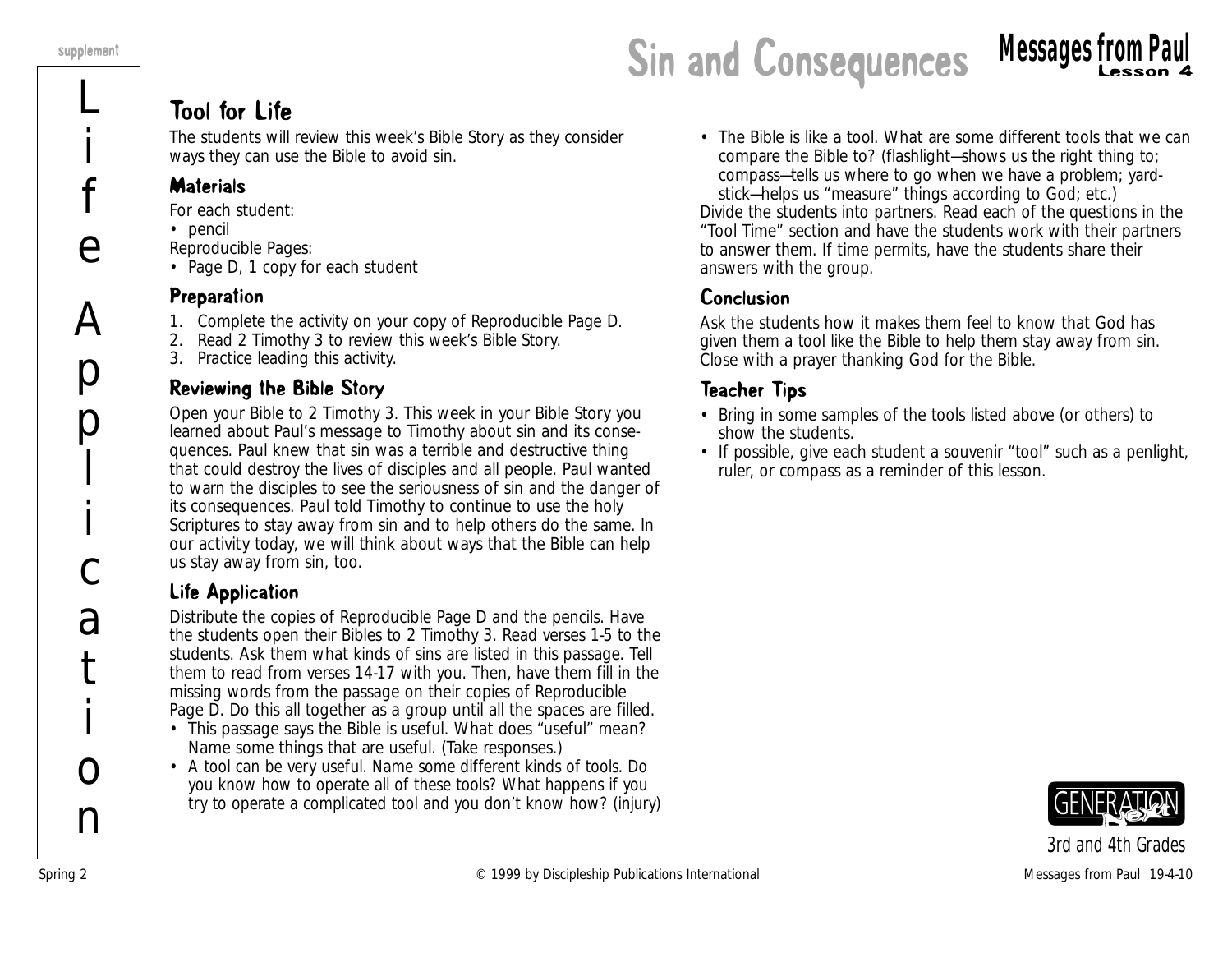

#### Hit or Miss

The students will review key ideas from this week's Bible Story as they play this game.

#### **Materials**

*For the teacher:*

- bean bag
- felt-tip marker
- 7 paper plates
- score pad and pencil

#### Preparation

- 1. Neatly print one of the following point values on each of the plates: 5 points, 10 points, 15 points, 20 points, 25 points, 30 points, 35 points.
- 2. Arrange the plates in random order on the floor, as shown in the diagram on the back of this Lesson Card.
- 3. Practice leading this activity.

#### Instructions

- 1. Introduce today's activity: *In your Bible Story this week, you are learning about Paul's teaching on sin and its consequences. In his letters, Paul explained to the disciples that sin is serious and has serious consequences. Paul told the disciples that they need the Scriptures to help them stay away from sin and help them be wise for salvation. In our game today, you will think about the things that you are learning about sin this week.*
- 2. Show the students the plates you prepared. Explain that on each plate is a point value. The object of the game is to choose a point value. First they will try to toss the bean bag to the plate with their desired point value. If they succeed, they earn the points. If they do not, they may still answer the question on the back of this Lesson Card for the same point value. If they do both, they receive double the value of the points.
- 3. Divide the students into two teams, balancing the students who heard this week's Bible Story with those who did not. Choose a team to begin. Have the team choose a player to begin the first toss. That student calls out the point value he wants. He then tries to toss the bean bag on that plate. If he succeeds, he receives the points on the plate. Write down the points for each player. If he does not hit his target, he may still answer a question on the back of this Lesson Card that corresponds to the point value. Keep track of the points earned by each team. Remember to give double points if they hit the target and answer correctly.
- 4. Continue playing until every student has had a chance to toss. Encourage the students to help each other. Total the points to determine the winner.

#### Conclusion

Ask the students how it felt to try and reach a plate and miss. Explain that sin is when we try to do what is right and we miss. Encourage the students that God always gives us a second chance and he is always ready to help us try again. Close with a prayer thanking God for his love and help.

#### Teacher Tips

• You may want to secure the plates by taping them to a large piece of banner paper or plastic table-cover before placing them on the floor.

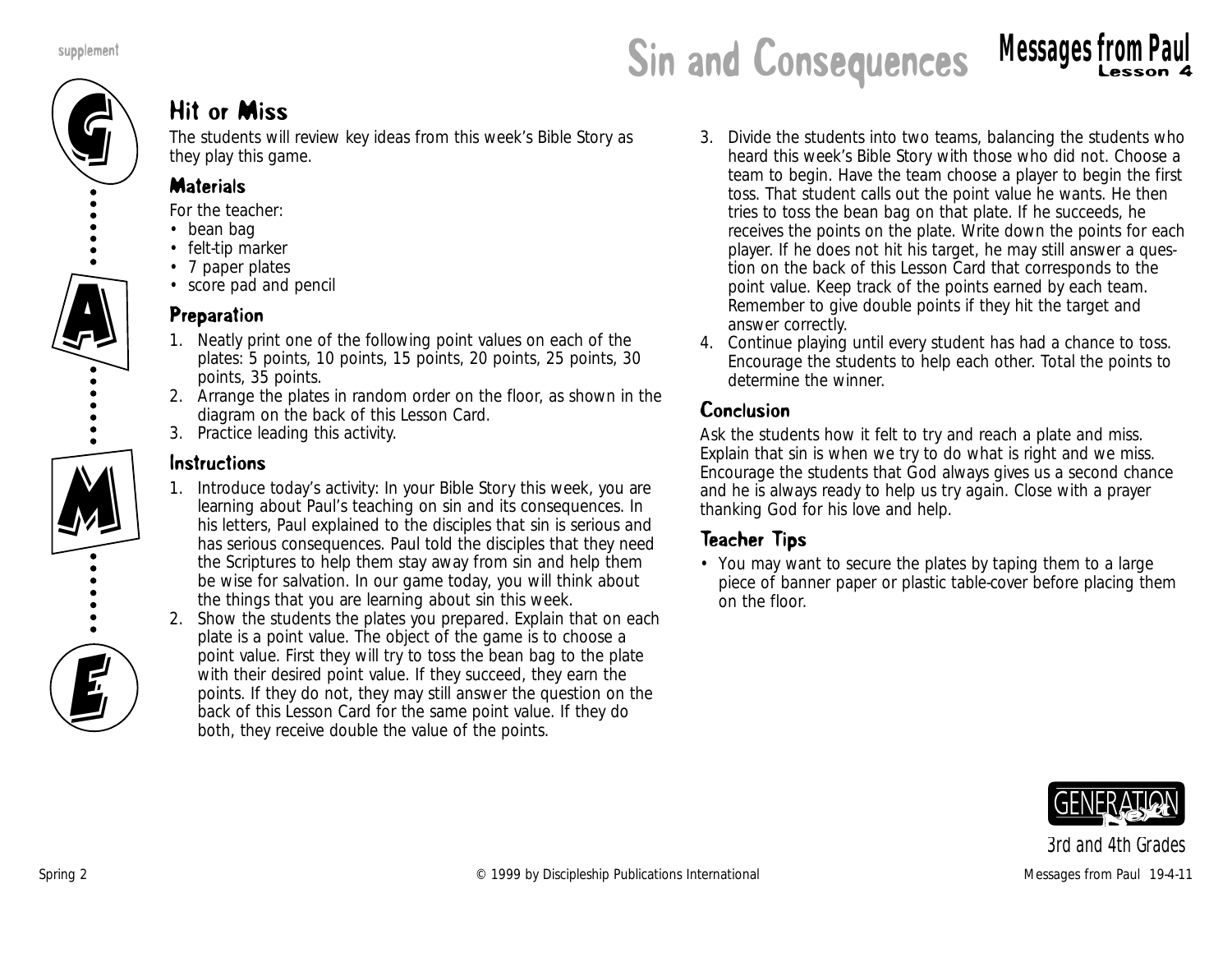G

A

M

E



**15 points** Name one thing that can help us not to sin. (Bible, prayer, disciples)

**20 points** Tell the scripture reference for this verse:

For all have sinned and fall short of the glory of God. (Romans 3:23)

**25 points** Name one sin from this week's Bible Story. (Accept reasonable answers based on 2 Timothy 3:1-5.)

**30 points** | Name one thing that the Bible is useful for. (Accept reasonable answers based on 2 Timothy 3:16.)

**35 points** Tell the book and chapter of this week's Bible Story. (2 Timothy 3)



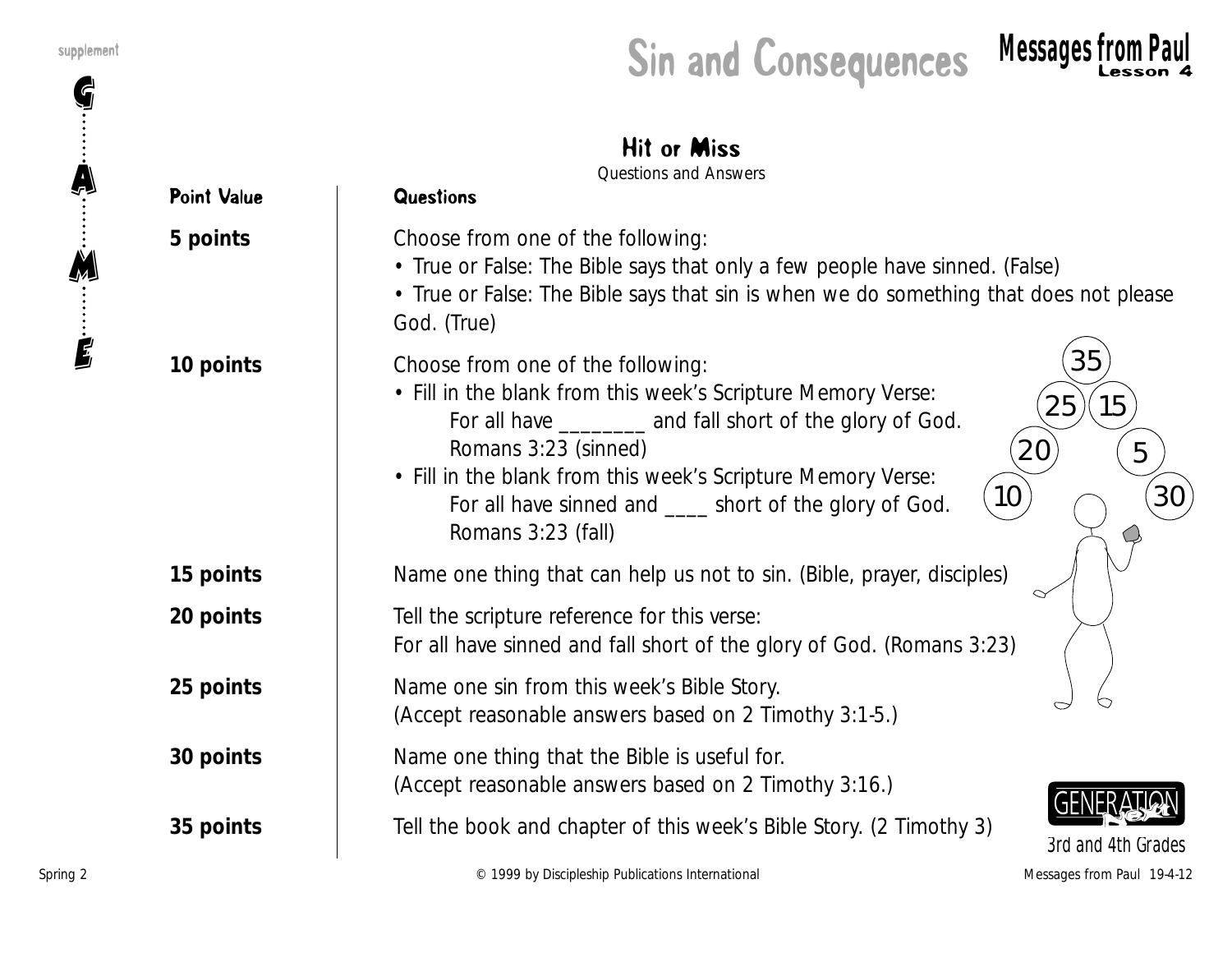### supplement **Sin and Consequences** Messages from Paul Sin and Consequences Messages from Paul

#### Defining Moments

The students will practice looking up scriptures that define sin.

#### **Materials**

*For each student:*

• pencil

*Reproducible Pages:*

• Page E, 1 copy for each student

#### Preparation

Complete the activity on your copy of Reproducible Page E.

#### **Instructions**

- 1. Introduce today's activity: *In your Bible Story this week, you are learning about Paul's teaching on sin and its consequences. In his letters, Paul explained to the disciples that sin is serious and has serious consequences. Paul told the disciples that they need the Scriptures to help them stay away from sin and help them be wise for salvation. In our activity today, we will look up and match some different passages in the Bible that define and explain what sin is.*
- 2. Distribute the copies of Reproducible Page E and pencils. Make sure that every student has access to a Bible.

#### Activity Variations

- For younger or less confident students, do each reference and verse together as a group, waiting until each student has found the verse and matched it.
- For more confident students, let them work alone or with a partner to complete the activity. Share and correct each other's answers as a group.
- For a very competitive activity, offer your students a time challenge. See what student or pair of students can be the first one to find and match all of the verses.
- For a group accountability activity, have the students work with a partner to complete their worksheet and then trade papers with another student to check their work together as a group.

• For a super challenge, have the students put each of the references from this activity in the order as they appear in the New Testament. (John 8:34, Romans 3:23, Romans 6:22-23, Galatians 5:19, Ephesians 4:26, 1 John 3:4)

#### **Conclusion**

Ask the students why they think it is important to know what the Bible says about sin. Share from your own life. Close with a prayer thanking God for the Bible and those who can teach us how to stay away from sin.

#### Teacher Tips

• Think of additional creative ways to make this activity fun and exciting. Bring in small incentives or prizes. Play music and/or offer a candy treat (with parental permission).

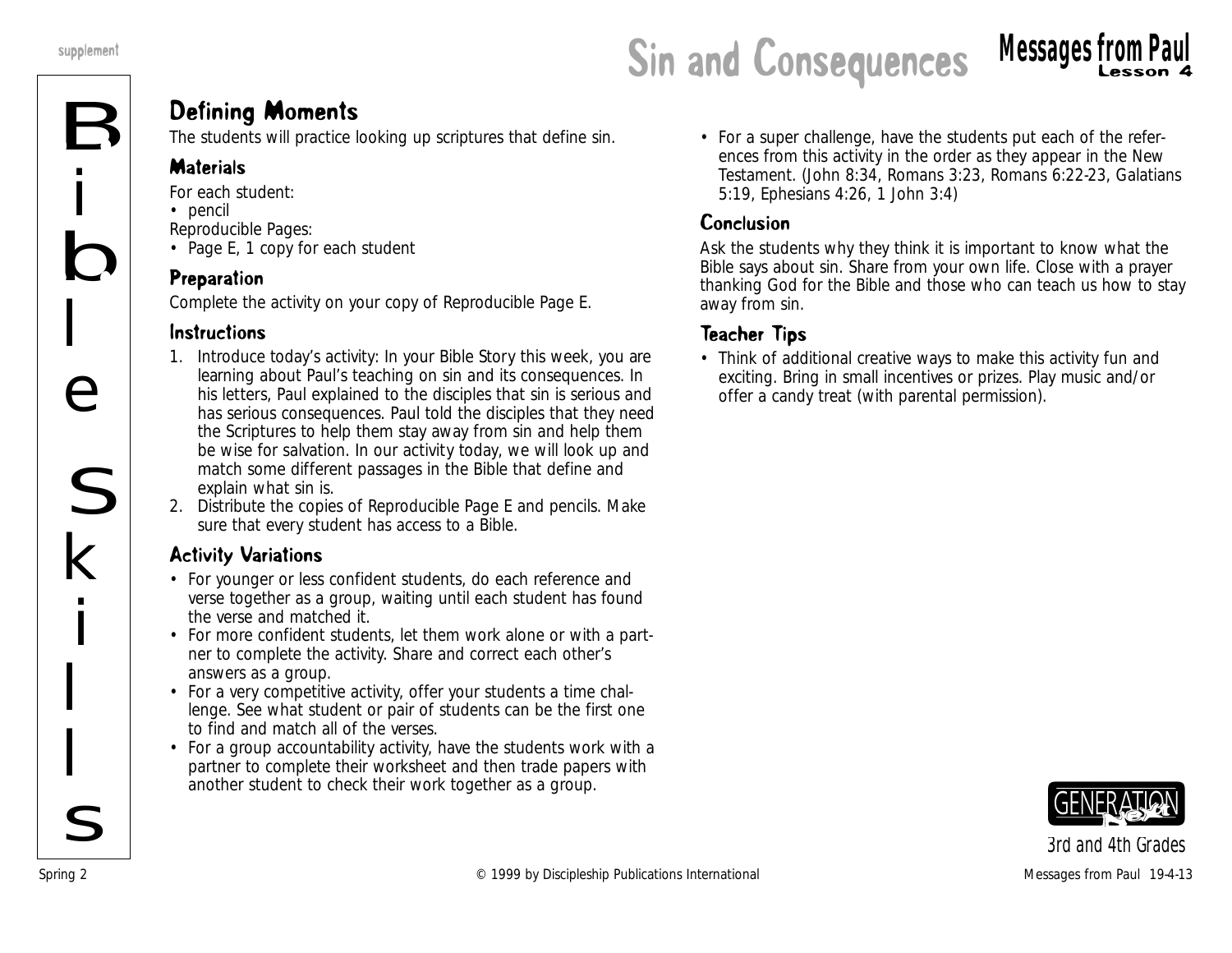B

i

b

l

e

S

k

i

 $\overline{\mathsf{L}}$ 

 $\overline{\mathsf{L}}$ 

s

Defining Moments Answer Key



 Defining Moments Defining Moments Defining $\overline{\phantom{0}}$ 

Defining Moments

Defining Moments

prog **qit Dafe De**fining Moments Defining Moments Defining Moments Defining Moments Defining States of the Grade Moments States Moments *3rd and 4th Grades*

Defining Moments Defining Moments Defining Moments Defining Moments Defining Moments

Defining Moments

Defining Moments

Defining Moments

Defining Moments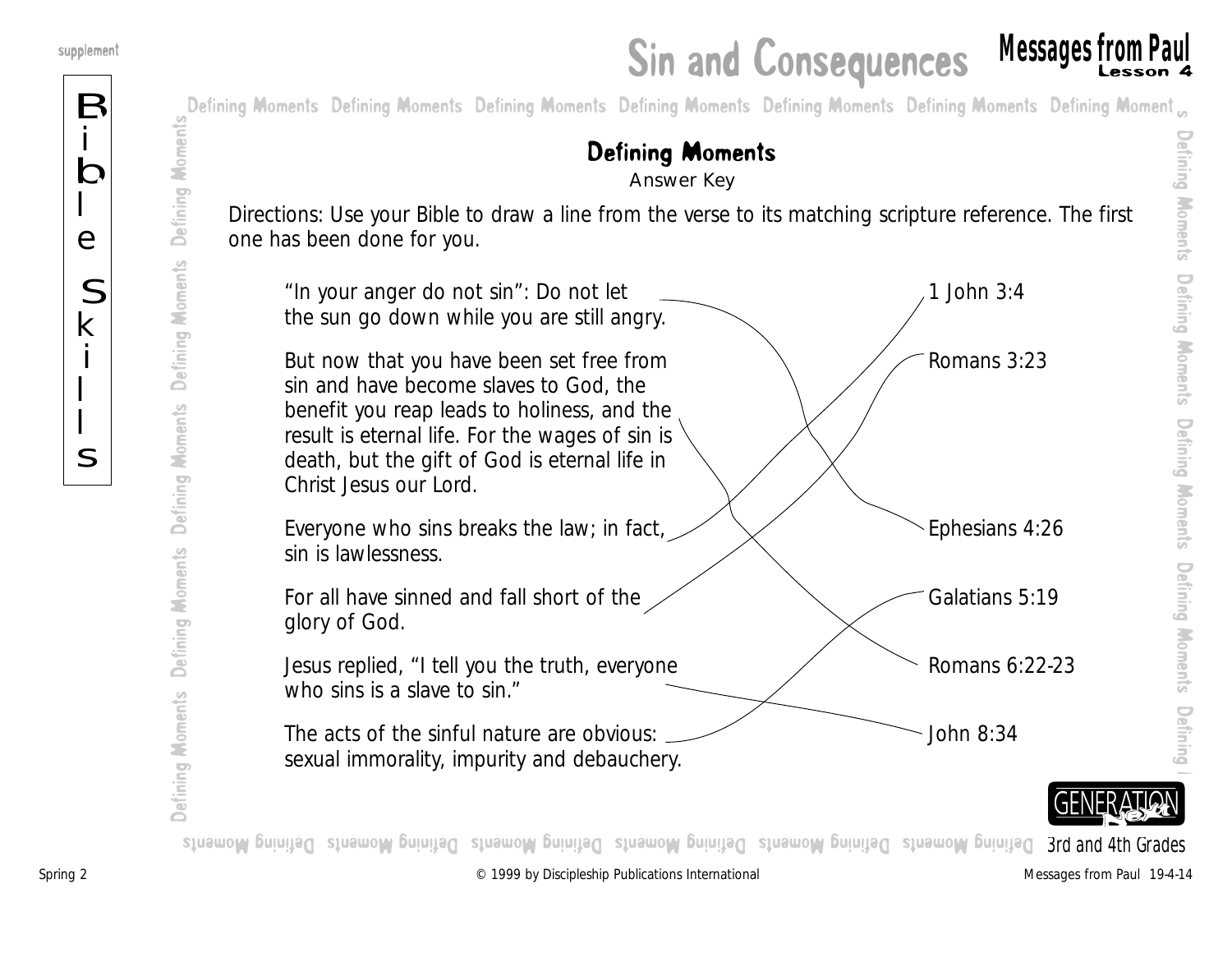| Board                             |                                                                                                                                                                                                                         | <b>Across the Board</b>                                                                                       | <b>Name</b>                                                |
|-----------------------------------|-------------------------------------------------------------------------------------------------------------------------------------------------------------------------------------------------------------------------|---------------------------------------------------------------------------------------------------------------|------------------------------------------------------------|
| Board Across the                  | Directions: Read the following verses. Then make your own acrostic using words and ideas<br>about sin and its consequences from these scriptures or use your Bible to find<br>others. An example has been done for you. |                                                                                                               |                                                            |
|                                   | Jesus replied, "I tell you the truth, everyone who sins is<br>a slave to sin." (John 8:34)<br>For all have sinned and fall short of the glory of God.                                                                   | The acts of the sinful nature are obvious: sexual<br>immorality, impurity and debauchery.<br>(Galatians 5:19) |                                                            |
| Board Across the                  | (Romans 3:23)<br>But now that you have been set free from sin and have                                                                                                                                                  | while you are still angry.<br>(Ephesians 4:26)                                                                | "In your anger do not sin": Do not let the sun go down     |
|                                   | become slaves to God, the benefit you reap leads to<br>holiness, and the result is eternal life. For the wages of<br>sin is death, but the gift of God is eternal life in Christ<br>Jesus our Lord. (Romans 6:22-23)    | ness. (1 John 3:4)                                                                                            | Everyone who sins breaks the law; in fact, sin is lawless- |
| Board Across the Board Across the | Example:<br>S in hurts God.<br>N o sin pleases God.                                                                                                                                                                     | I mpurity is an obvious sin.                                                                                  |                                                            |
| e4)                               |                                                                                                                                                                                                                         |                                                                                                               |                                                            |
| Across                            |                                                                                                                                                                                                                         |                                                                                                               |                                                            |

R

u u

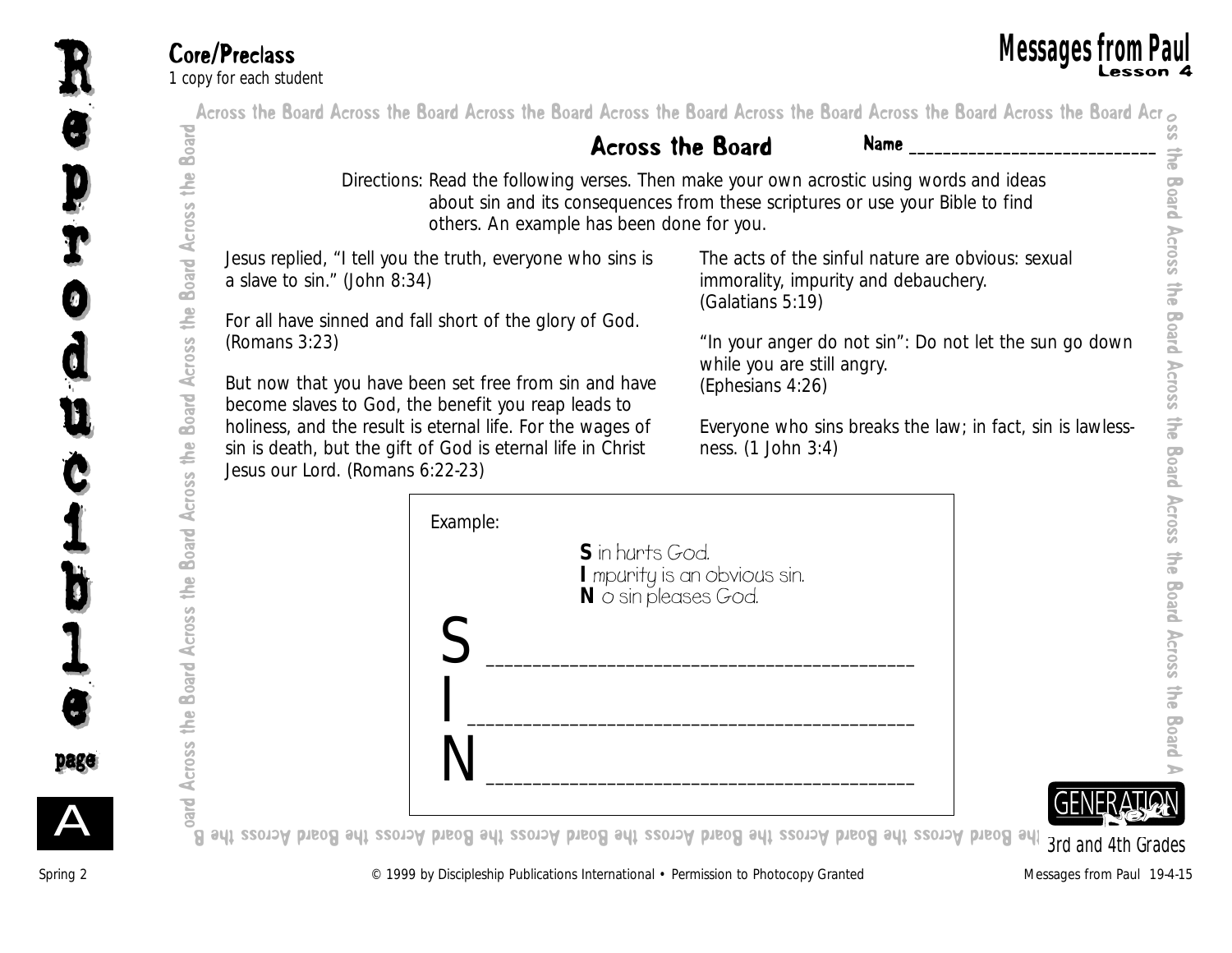







*3rd and 4th Grades*



Spring 2 **Example 2** C 1999 by Discipleship Publications International • Permission to Photocopy Granted Messages from Paul 19-4-16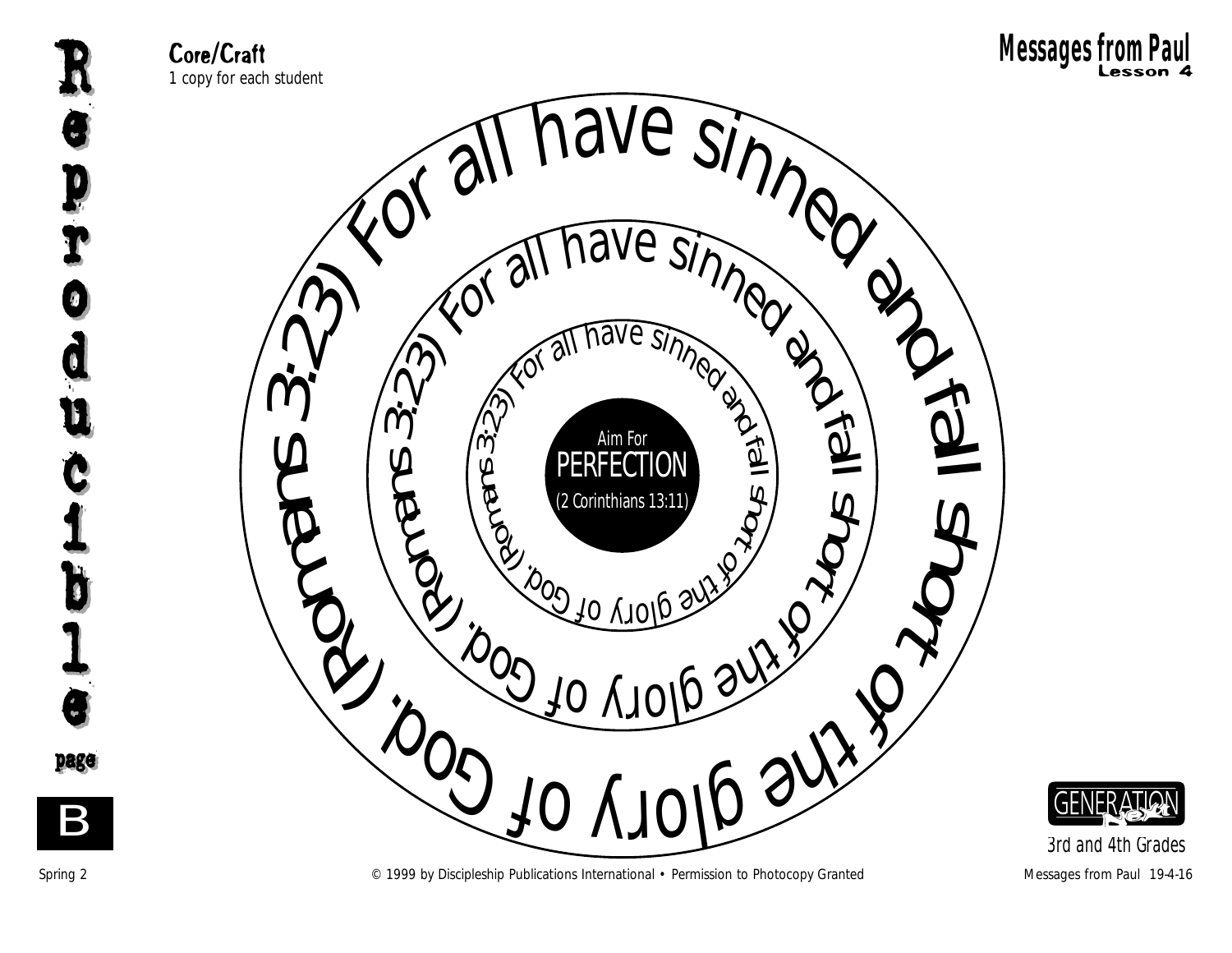

#### Supplement/Preclass 1 copy for each student Lesson 4 **Messages from Paul**<br>
The sach student and the sach student and the sach of the sach of the sach of the sach of the sach of the sach<br> **Mame**

#### Hidden Sin Name <u>**Name** 2008</u>

Directions: Look up 1 Timothy 3:1-5 to help you answer the questions and fill in the puzzle.





*3rd and 4th Grades*

C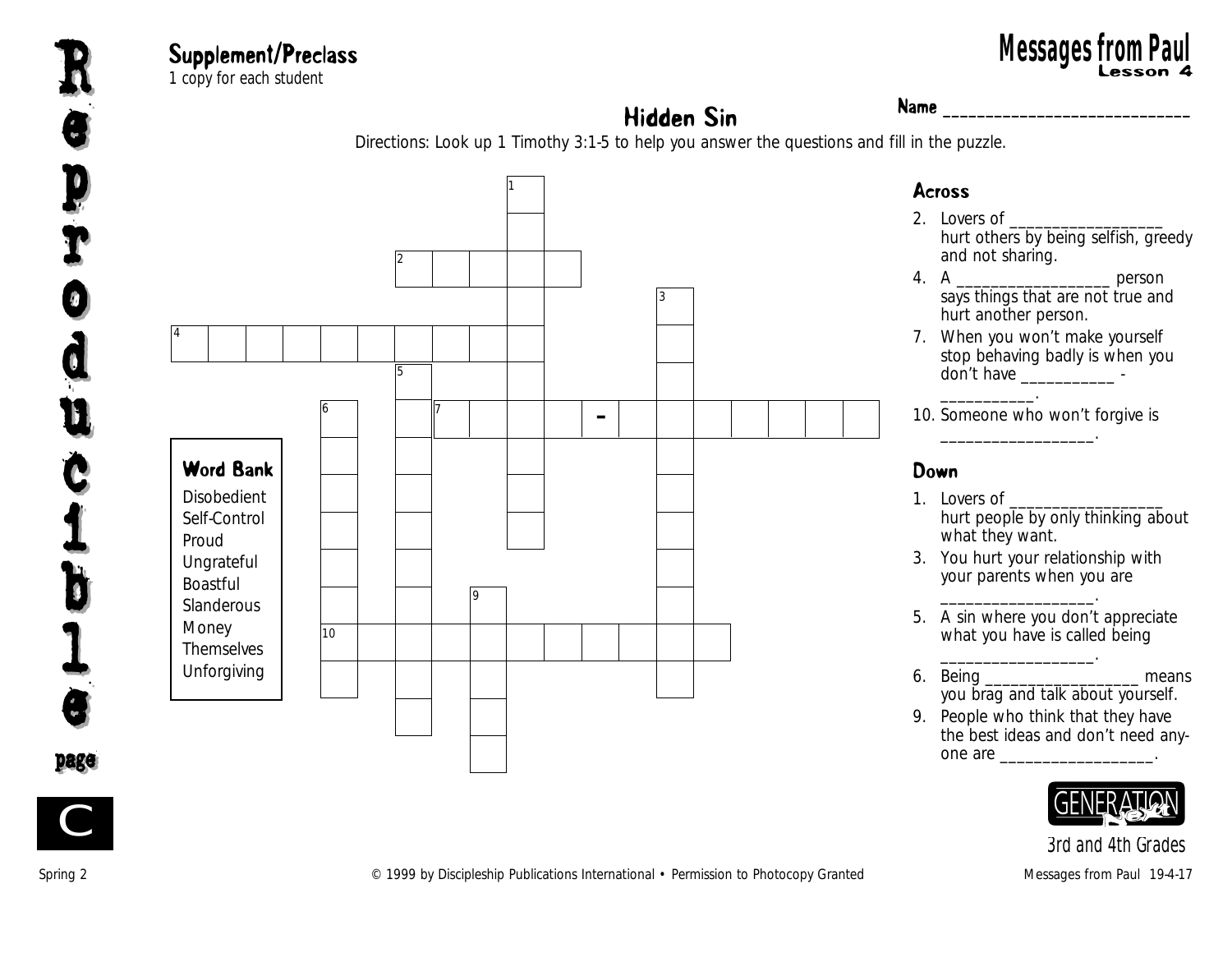

NAME

Tool for Life

But as for you, continue in what you have learned and have become convinced of, because you know those from whom you learned it, and how from infancy you have known the \_\_\_\_\_\_\_\_\_\_\_\_\_\_\_\_\_\_\_\_\_\_\_\_\_\_\_\_, which are able to make you \_\_\_\_\_\_\_\_\_\_\_\_\_ for salvation through faith in Christ Jesus. \_\_\_\_\_\_\_\_\_\_\_\_\_\_ Scripture is God-breathed and is \_\_\_\_\_\_\_\_\_\_\_ for teaching, rebuking, correcting and \_\_\_\_\_\_\_\_\_\_ in righteousness, so that the man of God may be thoroughly equipped for every good \_\_\_\_\_\_\_\_\_\_. 2 Timothy 3:14-17 holy Scriptures wise wise All useful training work TOOL TIME

• What is one situation in which I can use the Bible to help me not to sin?

- Who is one person that I can talk to that will help me not to sin?
- Who is one disciple that really knows the Bible well and can teach me?





*3rd and 4th Grades*



D